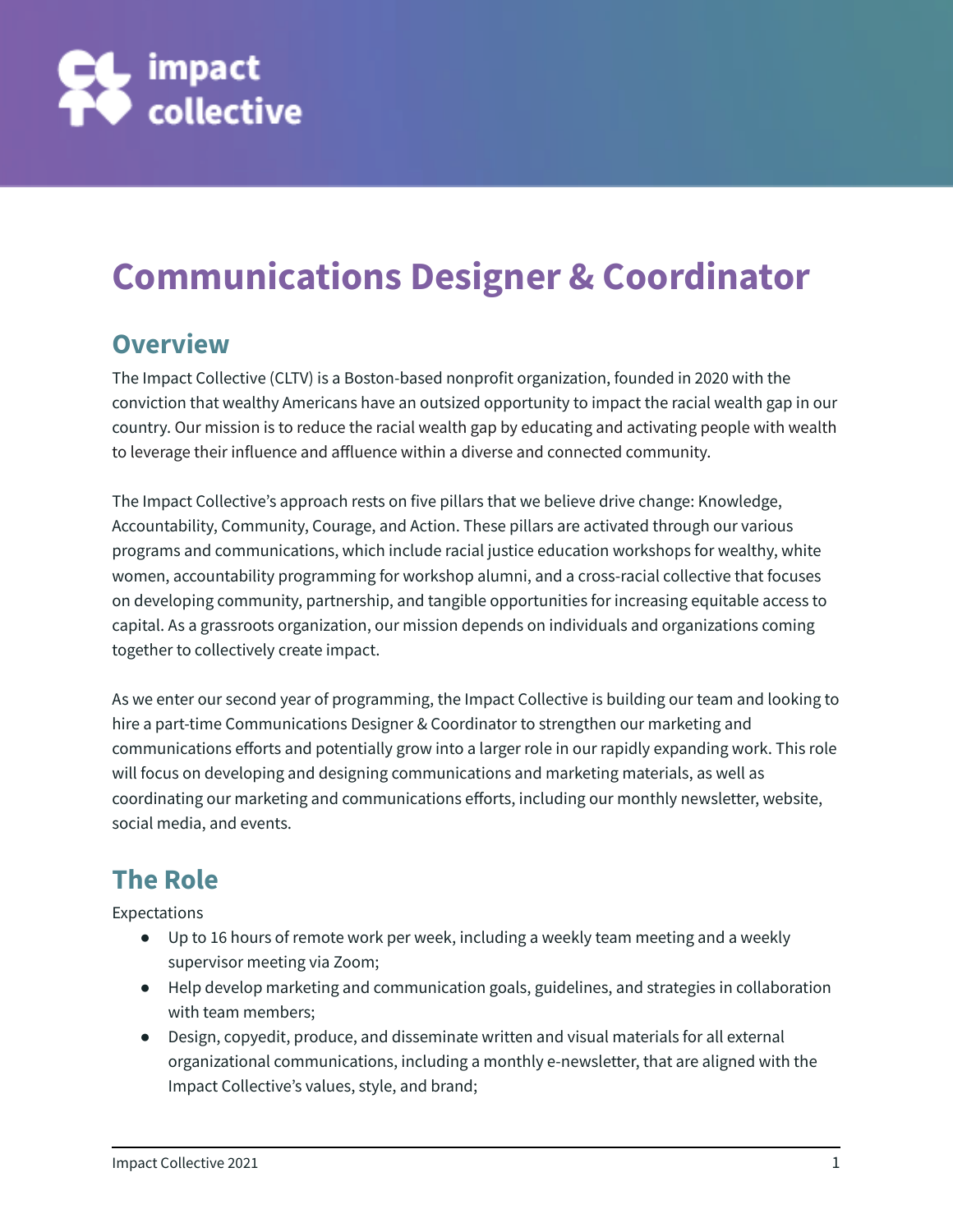- Establish and manage social media accounts (e.g. LinkedIn, Twitter, and other platforms); develop social media campaigns;
- Manage website updates via Squarespace;
- Publicize events and news via newsletter, social media, and website platforms;
- Conduct regular assessment and analysis of communications efforts (e.g. statistics for social media trends and email open/engagement rates); report on and make recommendations to supervisor;
- Liaise with external printing and shipping vendors regarding printed marketing materials.

#### Requirements

- Excellent written and visual communication skills, with an emphasis on writing for the web and social media;
- High level of attention to detail and organization;
- Social media savviness;
- Experience in copywriting and/or content management;
- Demonstration of sustained practice in communications, marketing, journalism, or communication design;
- Proficient with the Adobe Creative Suite (specifically Photoshop, Illustrator, and InDesign) and video editing skills are a major plus;
- Experienced in or a quick-learner of web-based platforms such as Eventbrite, Mailchimp, and Squarespace;
- Experienced in or a quick-learner of workplace technologies that help make distributed and virtual work successful such as Slack, Google Drive, and Asana;
- Self-starter who is resourceful and can work independently and collaboratively to meet goals and deadlines;
- Excellent collaboration skills, with an ability to be highly responsive to communications;
- Skilled at generating ideas, working within iterative design processes, and designing within teams;
- Continually strive to gain awareness of one's own world view and biases and of different cultural practices and worldviews
- Practice and display cultural humility, which we define as a commitment to: lifelong learning and development, critical self-reflection, respectful partnerships, seeking to recognize and challenge power imbalances, and striving for institutional accountability.
- Hopeful, optimistic, courageous, and passionate about making change.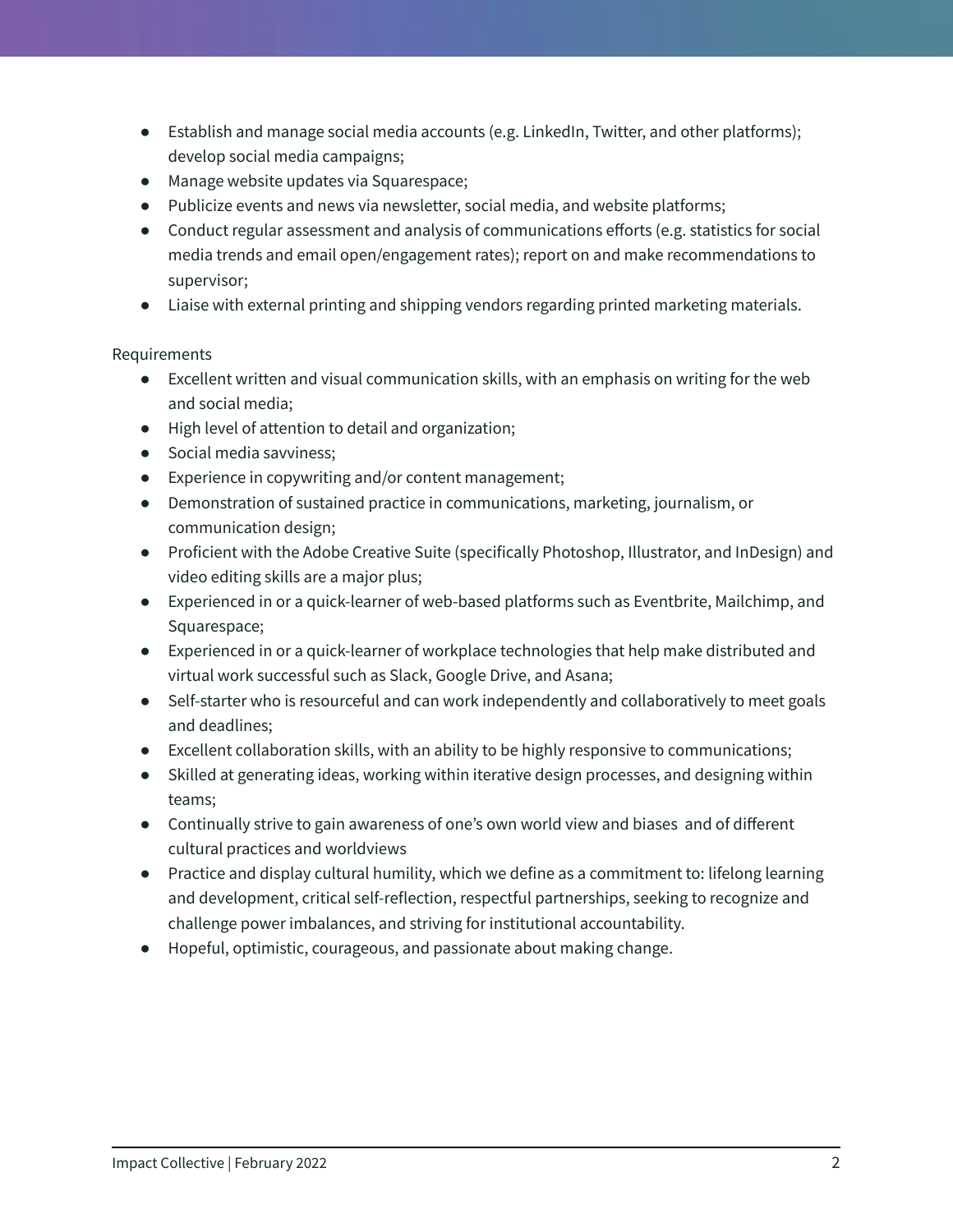#### **The Organization**

The Impact Collective (CLTV) is a Boston-based nonprofit organization that was founded in 2020 with the conviction that wealthy Americans have an outsized opportunity to impact the racial wealth gap in our country and the awareness that most lack the education and encouragement to do so, often struggling to see and seize paths to impactful action.

Our mission is to reduce the racial wealth gap in our country by educating, empowering, and activating people with wealth. We envision a truly equitable America where all people can access the capital and opportunities they seek to thrive regardless of their skin color or socioeconomic status.

We believe that if ...

- we activate people who have outsized influence and affluence,
- put them in community with those who have proximate and topical knowledge and those with the power, influence, and systems to make change, and
- inspire new alliances, actions, and outcomes

then new pathways emerge for all people to access the capital and opportunities they seek to thrive regardless of their skin color.

This mission is activated through our quickly growing programmatic efforts, which currently include:

- Intensive 9-session peer-to-peer workshop series for 6-12 wealthy white women
- An open-armed collective that brings workshop alumni into community and partnership with those who have proximate and topical knowledge of the racial wealth gap

#### **The Team**

We are a small but ambitious and growing team of people who are committed to changing the world. Our work is grounded in the following values:

- Knowledge: Learn about the racial wealth gap and develop skills for change. Pursue and support continual learning and growth.
- Accountability: Take responsibility for injustice within yourself and the world. Prioritize impact over intention by focusing on research-driven results.
- Community: Build trust to challenge each other and grow together. Develop, support, and work collaboratively within cross-racial partnership and community.
- Courage: Recognize your humanity and activate your power. Activate your courage and optimism for growth and change.
- Action: Activate the breadth of your resources and influence. Prioritize action, experimentation, and iteration.
- Shift Power: Center and grow existing sources of knowledge, power, justice, and change-making within BIPOC people and communities.